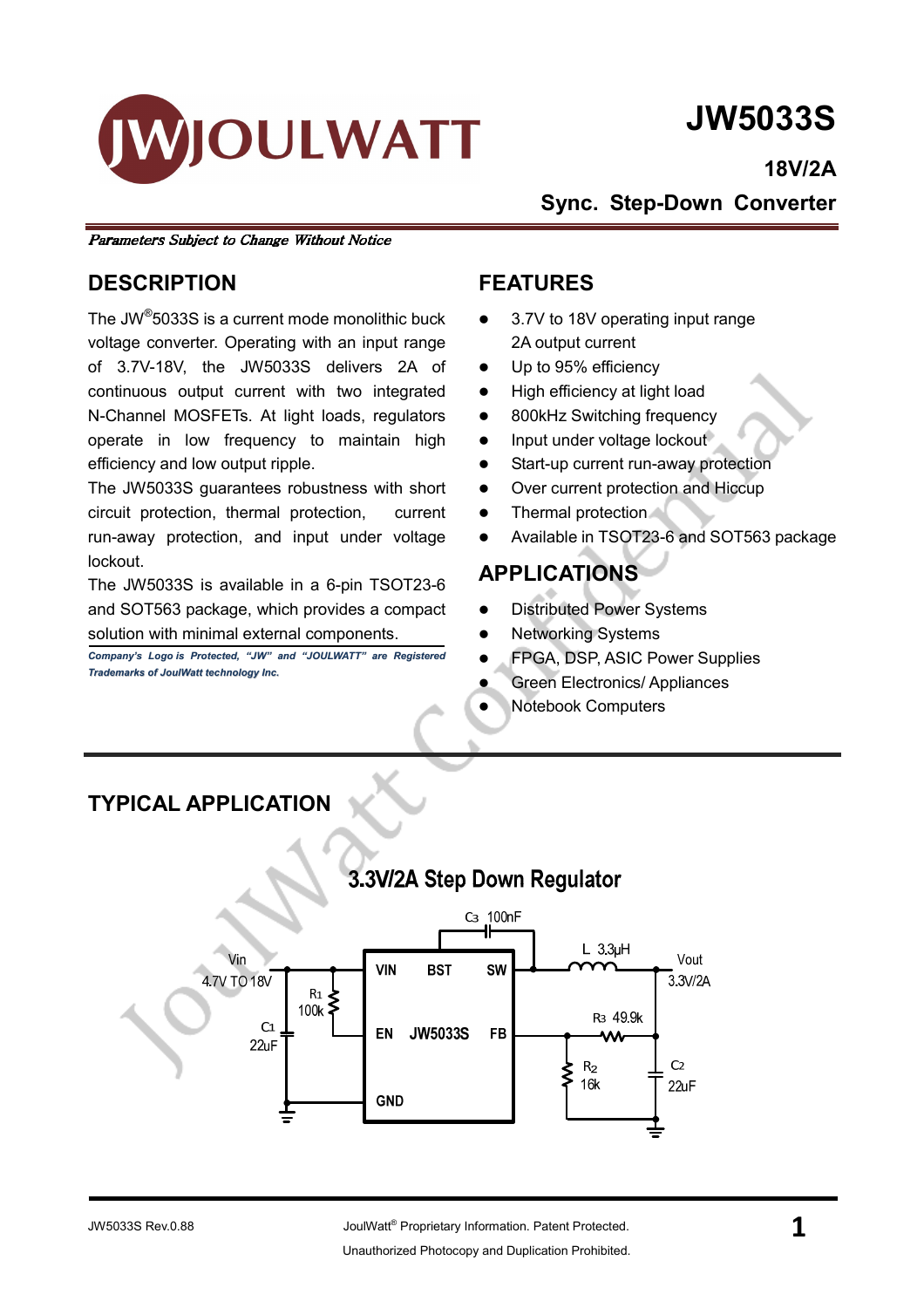### ORDER INFORMATION

|                                                                                                                 | DEVICE <sup>1</sup>                                                                                                                                                                                                                                                                 | PACKAGE                                                                      | TOP MARKING <sup>2)</sup>  |  |
|-----------------------------------------------------------------------------------------------------------------|-------------------------------------------------------------------------------------------------------------------------------------------------------------------------------------------------------------------------------------------------------------------------------------|------------------------------------------------------------------------------|----------------------------|--|
|                                                                                                                 | JW5033STSOTB#TRPBF                                                                                                                                                                                                                                                                  | <b>TSOT23-6</b>                                                              |                            |  |
|                                                                                                                 | JW5033SSOTI#TRPBF                                                                                                                                                                                                                                                                   | SOT563                                                                       | <b>JWFX</b><br><b>YWLL</b> |  |
| Notes:<br><b>JW</b><br>#TRPBF<br>1)<br><b>JW000</b><br>TSOT23-6 Line1:<br>2)<br><b>JWOO</b><br>SOT563<br>Line1: | - PB Free<br>- Tape and Reel(If" TR" is not shown, it means tube)<br>- Package Code<br>Part No.<br>YWLLL<br>Internal control code<br>Line2:<br>Product code of JWXXXX<br>Joulwatt LOGO<br><b>YWLL</b><br>Internal control code<br>Line2:<br>Product code of JWXXXX<br>Joulwatt LOGO | Lot number<br>Week code<br>Year code<br>Lot number<br>Week code<br>Year code |                            |  |
|                                                                                                                 |                                                                                                                                                                                                                                                                                     |                                                                              |                            |  |
| <b>PIN CONFIGURATION</b>                                                                                        |                                                                                                                                                                                                                                                                                     | <b>TOP VIEW</b>                                                              |                            |  |
|                                                                                                                 | GND<br>∣ 1                                                                                                                                                                                                                                                                          | <b>VIN</b><br>1<br>6 $ _{\text{BST}}$                                        | 6<br><b>FB</b><br>O        |  |
|                                                                                                                 | $\overline{\mathbf{2}}$<br>SW                                                                                                                                                                                                                                                       | SW <sup>2</sup><br>5 EN                                                      | 5<br>]EN                   |  |
|                                                                                                                 | $\overline{\mathbf{3}}$<br>VIN                                                                                                                                                                                                                                                      | 4<br>FB<br>GND<br>$\overline{\mathbf{3}}$                                    | $\overline{4}$ BST         |  |

# ABSOLUTE MAXIMUM RATING1)

### RECOMMENDED OPERATING CONDITIONS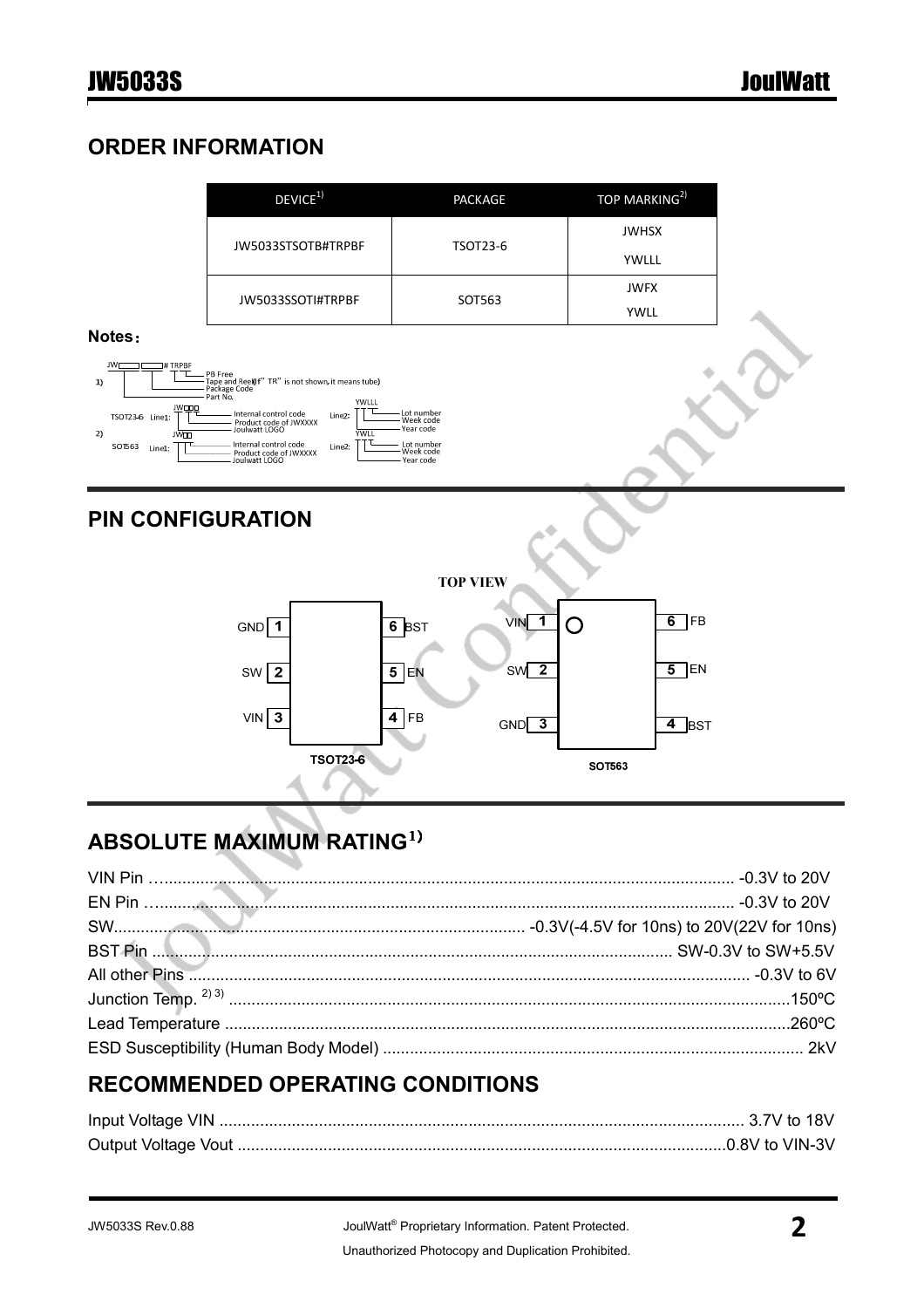### THERMAL PERFORMANCE4)

| Package            | Absolute Max<br>Storage Temp.       | Recommended<br>Operating<br>Junction Temp.<br>Range | <b>Recommended Max</b><br>Case Temp. $T_c$ (°C) | Abs. Max<br>Junction<br>Temp.<br>$T_i$ (°C) | Recommended<br><b>Max Power Loss</b><br>$P_D@25°C$ (W) |
|--------------------|-------------------------------------|-----------------------------------------------------|-------------------------------------------------|---------------------------------------------|--------------------------------------------------------|
| TSOT23-6<br>SOT563 | $-65^{\circ}$ C to 150 $^{\circ}$ C | $-40^{\circ}$ C to 125 $^{\circ}$ C                 | 119                                             | 150                                         | 0.9                                                    |
| Package            | $R_{\theta$ JC<br>$(^{\circ}$ C/W)  | $R_{\theta JA}$<br>$(^{\circ}$ C/W)                 | $R_{\theta$ JB<br>$(^{\circ}C/W)$               | $\psi_{\text{JT}}$<br>$(^{\circ}$ C/W)      | $\psi_{\rm JB}$<br>$(^{\circ}$ C/W)                    |
| TSOT23-6           | 55                                  | 110                                                 | 14.7                                            | 1.2                                         | 14.7                                                   |
| SOT563             | 60                                  | 130                                                 | 17.6                                            | 1.5                                         | 17.4                                                   |

#### Note:

- 1) Exceeding these ratings may damage the device.
- 2) The JW5033S guarantees robust performance from -40°C to 150°C junction temperature. The junction temperature range specification is assured by design, characterization and correlation with statistical process controls.
- 3) The JW5033S includes thermal protection that is intended to protect the device in overload conditions. Thermal protection is active when junction temperature exceeds the maximum operating junction temperature. Continuous operation over the specified absolute maximum operating junction temperature may damage the device.
- 4) Measured on JESD51-7, 4-layer PCB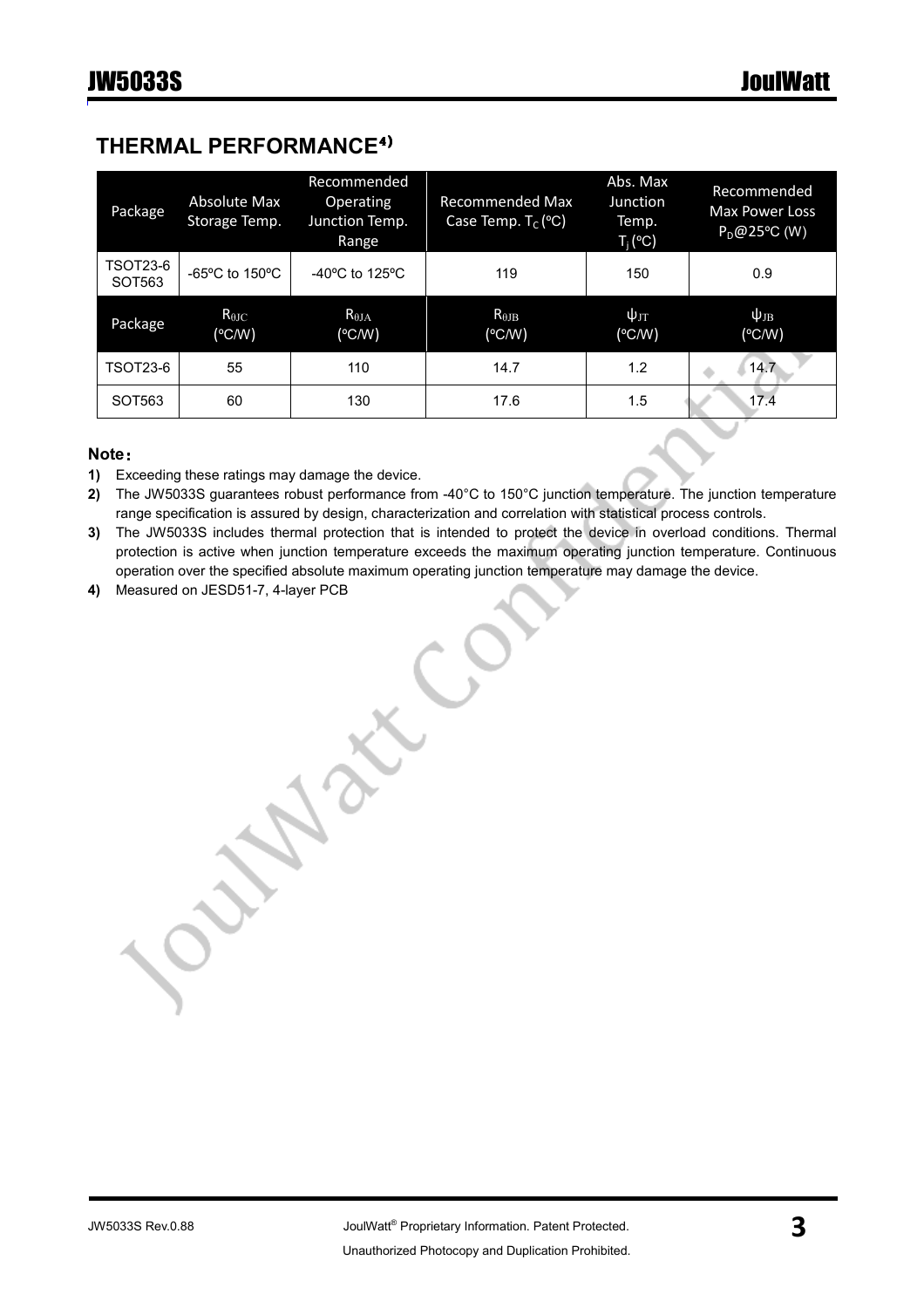### ELECTRICAL CHARACTERISTICS

| VIN=12V, $T_A$ =25 $\mathcal{C}$ , Unless otherwise stated.    |                            |                                                |      |      |       |              |
|----------------------------------------------------------------|----------------------------|------------------------------------------------|------|------|-------|--------------|
| Item                                                           | <b>Symbol</b>              | <b>Conditions</b>                              | Min. | Typ. | Max.  | Unit         |
| V <sub>IN</sub> Under Voltage Lock-out Threshold               | $V_{IN\_MIN}$              | $V_{IN}$ rising                                | 3.2  | 3.4  | 3.7   | V            |
| V <sub>IN</sub> Under voltage Lockout Hysteresis <sup>5)</sup> | VIN_MIN_HYST               |                                                |      | 300  |       | mV           |
| Shutdown Supply Current                                        | <sub>sp</sub>              | $V_{EN} = 0V$                                  |      | 0.1  | $1 -$ | μA           |
| <b>Supply Current</b>                                          | $\mathsf{I}_\Omega$        | $V_{EN}$ =5V, $V_{FB}$ =1.2V                   |      | 120  | 150   | μA           |
| Feedback Voltage                                               | $V_{FB}$                   | 3.7V <v<sub>VIN&lt;18V</v<sub>                 | 776  | 800  | 824   | mV           |
| Top Switch Resistance <sup>5)</sup>                            | $R_{DS(ON)T}$              |                                                |      | 130  |       | $m\Omega$    |
| Bottom Switch Resistance <sup>5)</sup>                         | $R_{DS(ON)B}$              |                                                |      | 70   |       | $m\Omega$    |
| Top Switch Leakage Current                                     | LEAK_TOP                   | $V_{IN}$ =18V, $V_{EN}$ =0V,<br>$V_{SW} = 0V$  |      | 0.1  | 1     | μA           |
| Bottom Switch Leakage Current                                  | <b>ILEAK BOT</b>           | $V_{IN}$ =18V, $V_{EN}$ =0V,<br>$V_{SW} = 18V$ |      | 0.1  | 1     | μA           |
| Top Switch Current Limit <sup>5)</sup>                         | ILIM_TOP                   | Minimum<br>Duty<br>Cycle                       | 3.2  | 3.9  |       | A            |
| Switch Frequency                                               | $\mathsf{F}_{\mathsf{SW}}$ |                                                | 600  | 800  | 1000  | kHz          |
| Minimum On Time <sup>5)</sup>                                  | $T_{ON\_MIN}$              |                                                |      | 100  |       | ns           |
| Minimum Off Time <sup>5)</sup>                                 | TOFF_MIN                   | $V_{FB} = 0.4V$                                |      | 150  |       | ns           |
| EN Input High Voltage                                          | $V_{EN_H}$                 |                                                | 2.4  |      |       | $\vee$       |
| EN Input Low Voltage                                           | V <sub>EN_L</sub>          |                                                |      |      | 1.8   | $\vee$       |
| Thermal Shutdown <sup>5)</sup>                                 | <b>T</b> <sub>TSD</sub>    |                                                |      | 145  |       | $^{\circ}$ C |
| Thermal Shutdown hysteresis <sup>5)</sup>                      | T <sub>TSD_HYST</sub>      |                                                |      | 20   |       | $^{\circ}C$  |

#### Note:

5) Guaranteed by design.

╲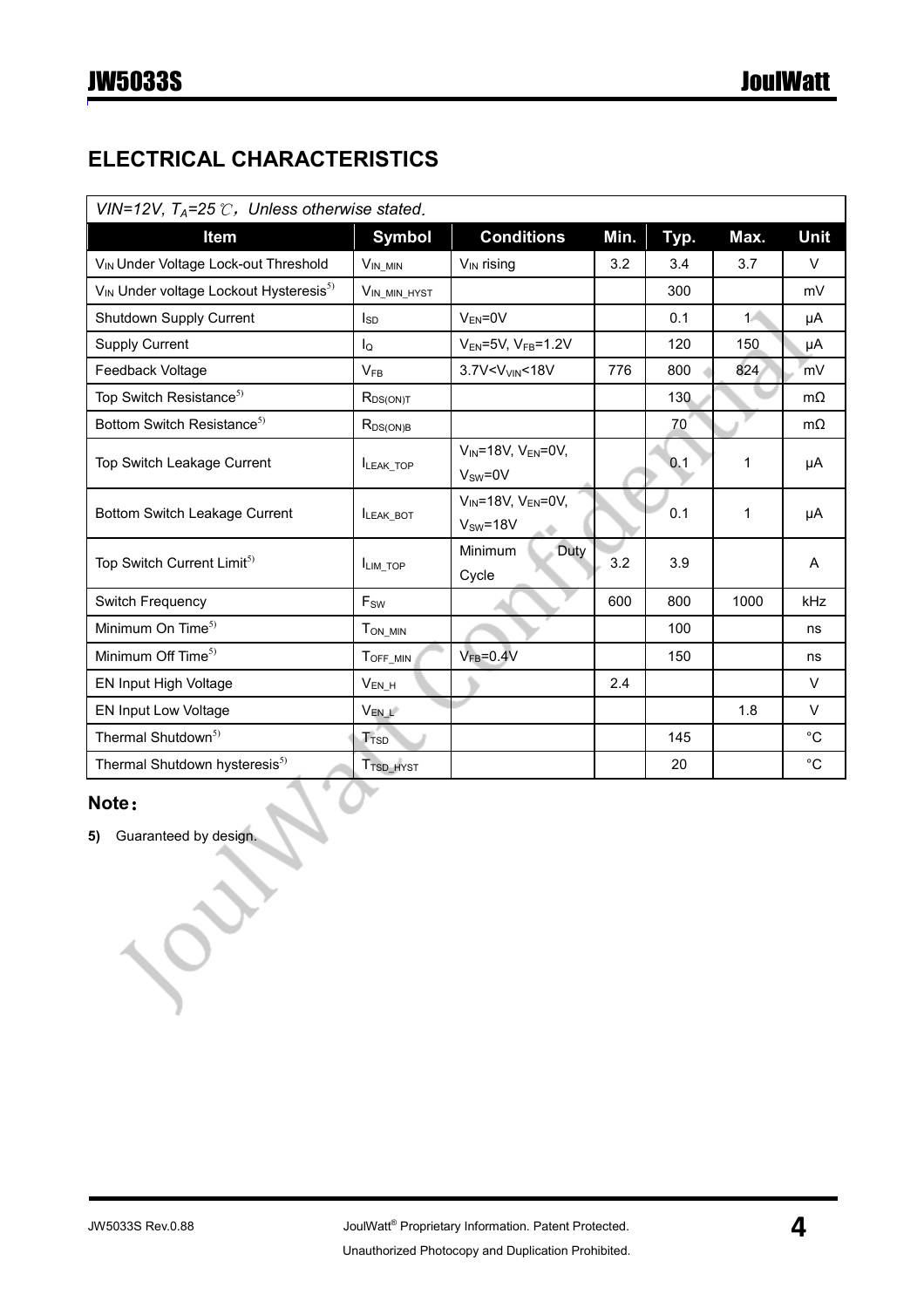### PIN DESCRIPTION

| <b>TSOT23-6</b><br>Pin | <b>SOT563</b><br>Pin | <b>Name</b> | <b>Description</b>                                                                                                                                                                          |
|------------------------|----------------------|-------------|---------------------------------------------------------------------------------------------------------------------------------------------------------------------------------------------|
|                        | 3                    | <b>GND</b>  | Ground.                                                                                                                                                                                     |
| $\overline{2}$         | $\overline{2}$       | <b>SW</b>   | SW is the switching node that supplies power to the output. Connect the output<br>LC filter from SW to the output load.                                                                     |
| 3                      | 1                    | <b>VIN</b>  | Input voltage pin. VIN supplies power to the IC. Connect a 3.7V to 18V supply<br>to VIN and bypass VIN to GND with a suitably large capacitor to eliminate noise<br>on the input to the IC. |
| 4                      | 6                    | FB          | Output feedback pin. FB senses the output voltage and is regulated by the<br>control loop to 0.8V. Connect a resistive divider at FB.                                                       |
| 5                      | 5                    | EN          | Drive EN pin high to turn on the regulator and low to turn off the regulator.                                                                                                               |
| 6                      | 4                    | <b>BST</b>  | Bootstrap pin for top switch. A 0.1 uF or larger capacitor should be connected<br>between this pin and the SW pin to supply current to the top switch and top<br>switch driver.             |
|                        |                      |             |                                                                                                                                                                                             |

### BLOCK DIAGRAM

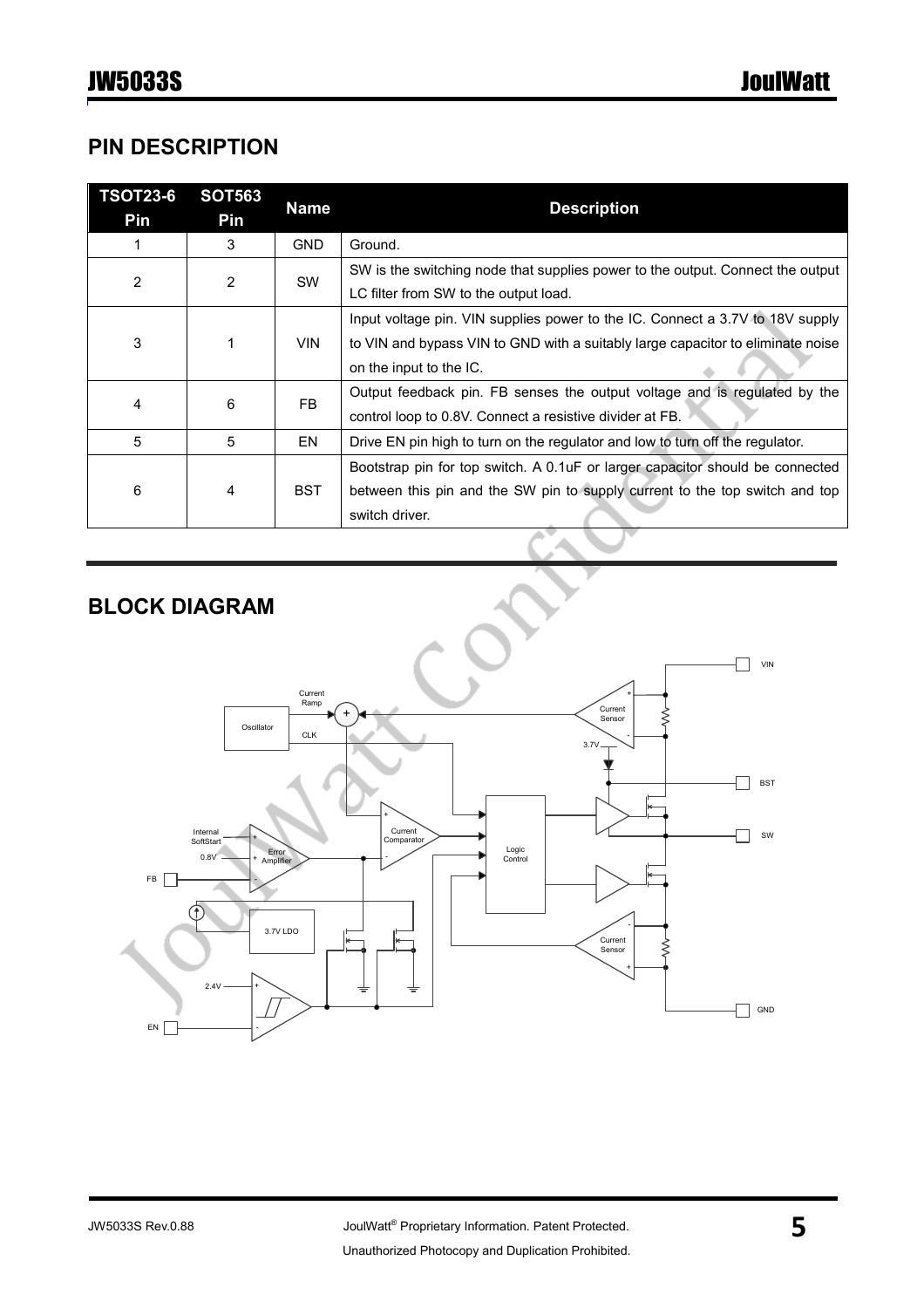### TYPICAL PERFORMANCE CHARACTERISTICS

#### Vin =12V, Vout = 3.3V, L = 3.3µH, Cout = 22µF, TA = +25°C, unless otherwise noted

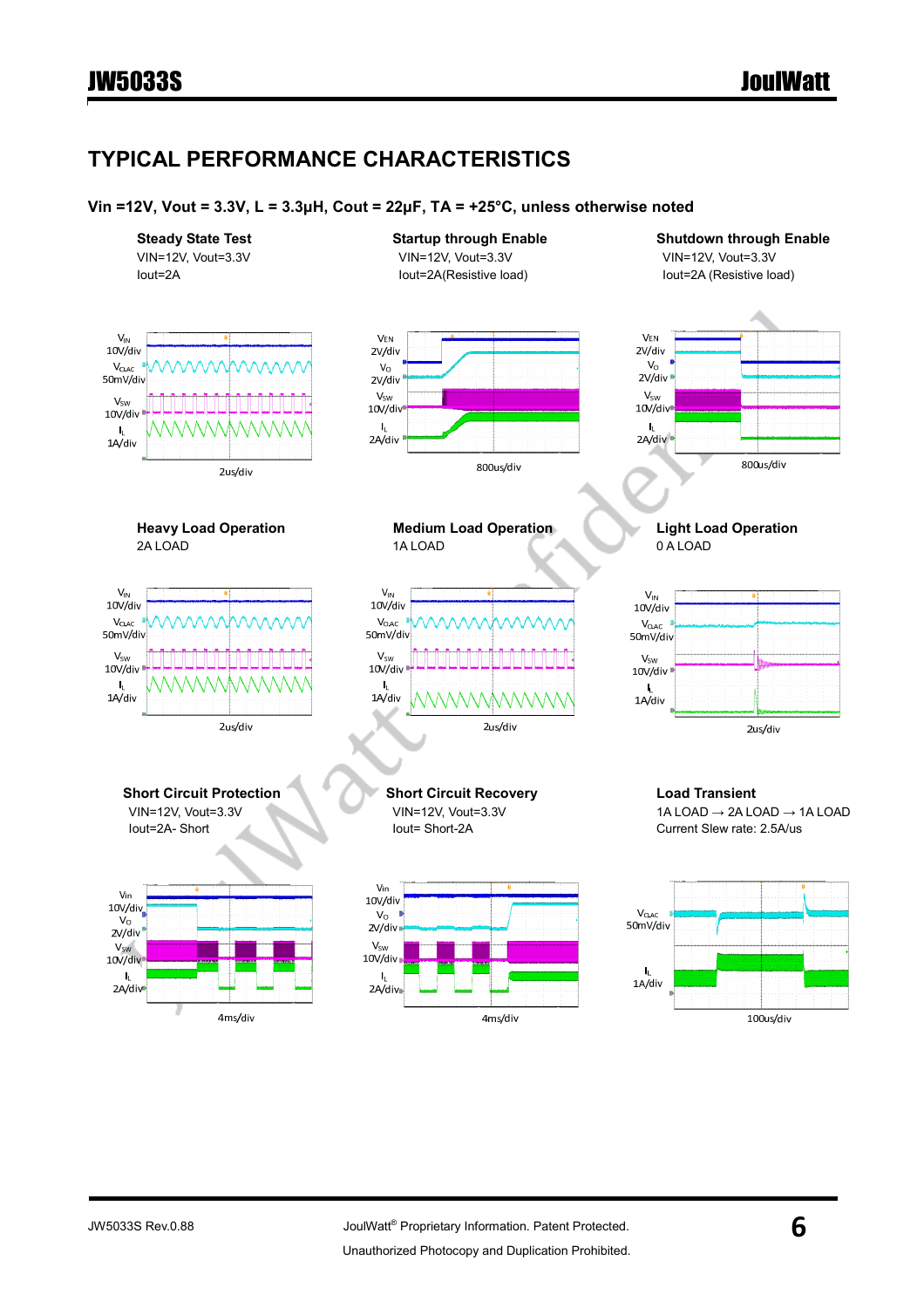### TYPICAL PERFORMANCE CHARACTERISTICS (continued)

#### Vin=12V, TA = +25°C, unless otherwise noted











Figure 5. Efficiency vs Load Current (Vout=3.3V, TSOT23-6)













#### JW5033S Rev.0.88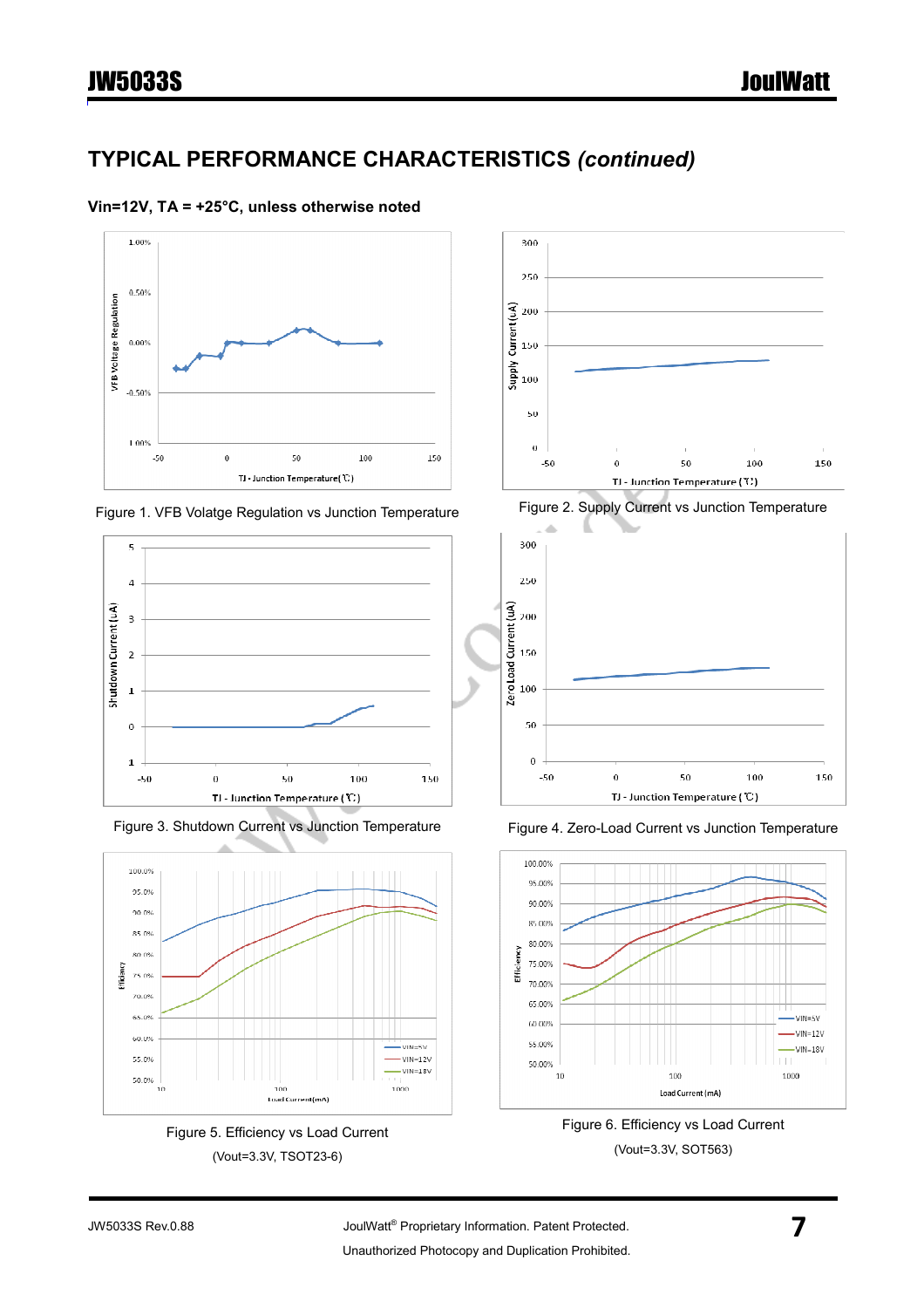### JW5033S JoulWatt

 $10$ 

### TYPICAL PERFORMANCE CHARACTERISTICS (continued)

#### Vin=12V, TA = +25°C, unless otherwise noted



Figure 9.DutyCycle vs Current Limit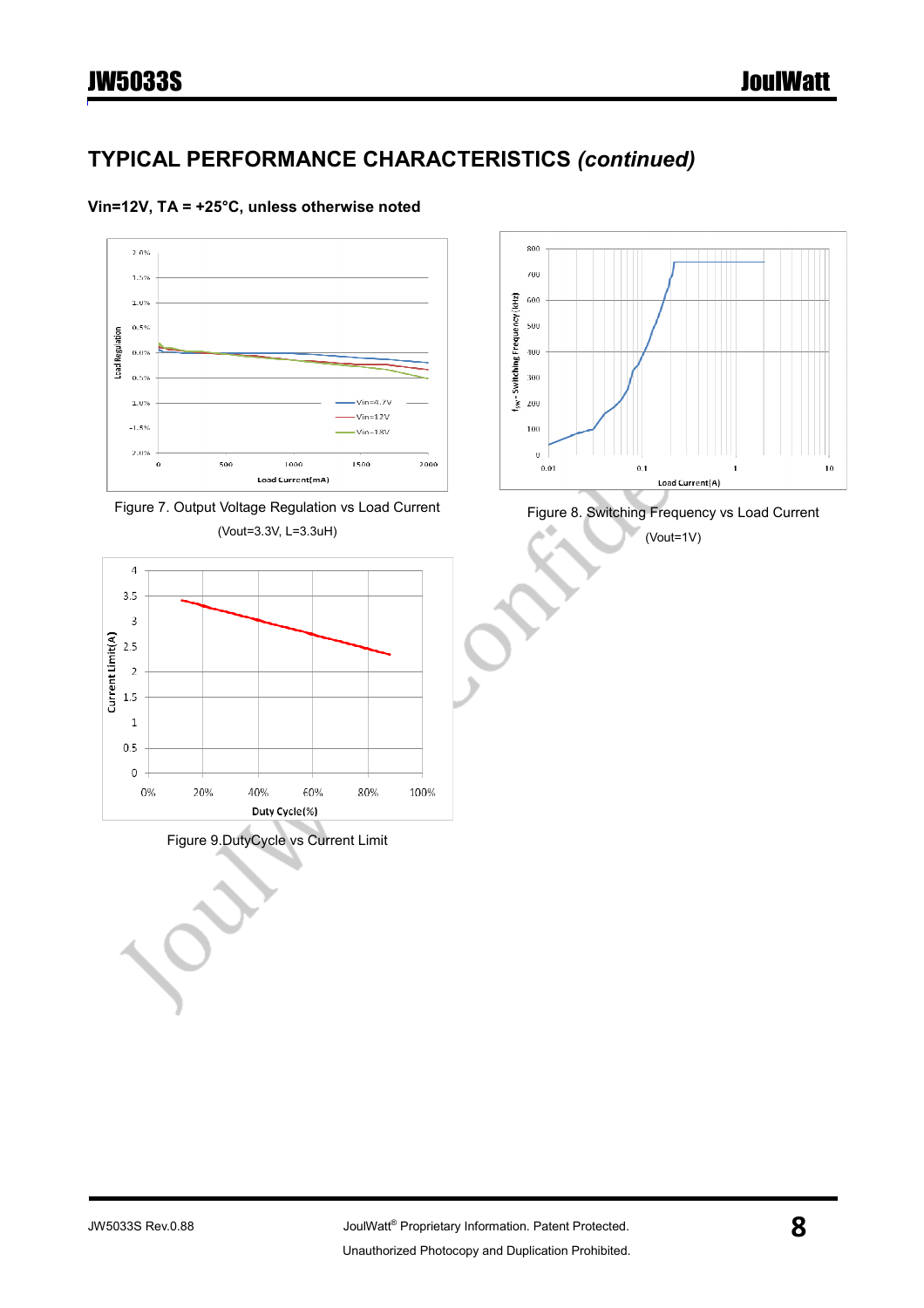### FUNCTIONAL DESCRIPTION

The JW5033S is a synchronous, current-mode, step-down regulator. It regulates input voltages from 3.7V to 18V down to an output voltage as low as 0.8V, and is capable of supplying up to 2A of load current.

#### Current-Mode Control

The JW5033S utilizes current-mode control to regulate the FB voltage. Voltage at the FB pin is regulated at 0.8V so that by connecting an appropriate resistive divider between VOUT and GND, designed output voltage can be achieved.

#### PFM Mode

The JW5033S operates in PFM mode at light load. In PFM mode, switch frequency decreases when load current drops to boost power efficiency at light load by reducing switch-loss, while switch frequency increases when load current rises, minimizing output voltage ripples.

#### Internal Soft-Start.

Soft-Start makes output voltage rising smoothly follow an internal SS voltage until SS voltage is higher than the internal reference voltage. It can prevent overshoot of output voltage when startup.

#### Power Switch

N-Channel MOSFET switches are integrated on the JW5033S to down convert the input voltage to the regulated output voltage. Since the top MOSFET needs a gate voltage greater than the input voltage, a boost capacitor connected between BST and SW pins is required to drive the gate of the top switch. The boost capacitor is charged by the internal 3.7V rail when SW is low.

#### Vin Under-Voltage Protection

A resistive divider can be connected between Vin and GND, with the central tap connected to EN, so that when Vin drops to the pre-set value, EN drops below 1.8V to trigger input under voltage lockout protection.

### Output Current Run-Away Protection

At start-up, due to the high voltage at input and low voltage at output, current inertia of the output inductance can be easily built up, resulting in a large start-up output current. A valley current limit is designed in the JW5033S so that only when output current drops below the valley current limit can the top power switch be turned on. By such control mechanism, the output current at start-up is well controlled.

#### Over Current Protection and Hiccup

JW5033S has a cycle-by-cycle current limit. When the inductor current triggers current limit, JW5033S enters hiccup mode and periodically restart the chip.

JW5033S will exit hiccup mode while not triggering current limit.

#### Thermal Protection

When the temperature of the JW5033S rises above 145°C, it is forced into thermal shut-down.

Only when core temperature drops below 125°C can the regulator becomes active again.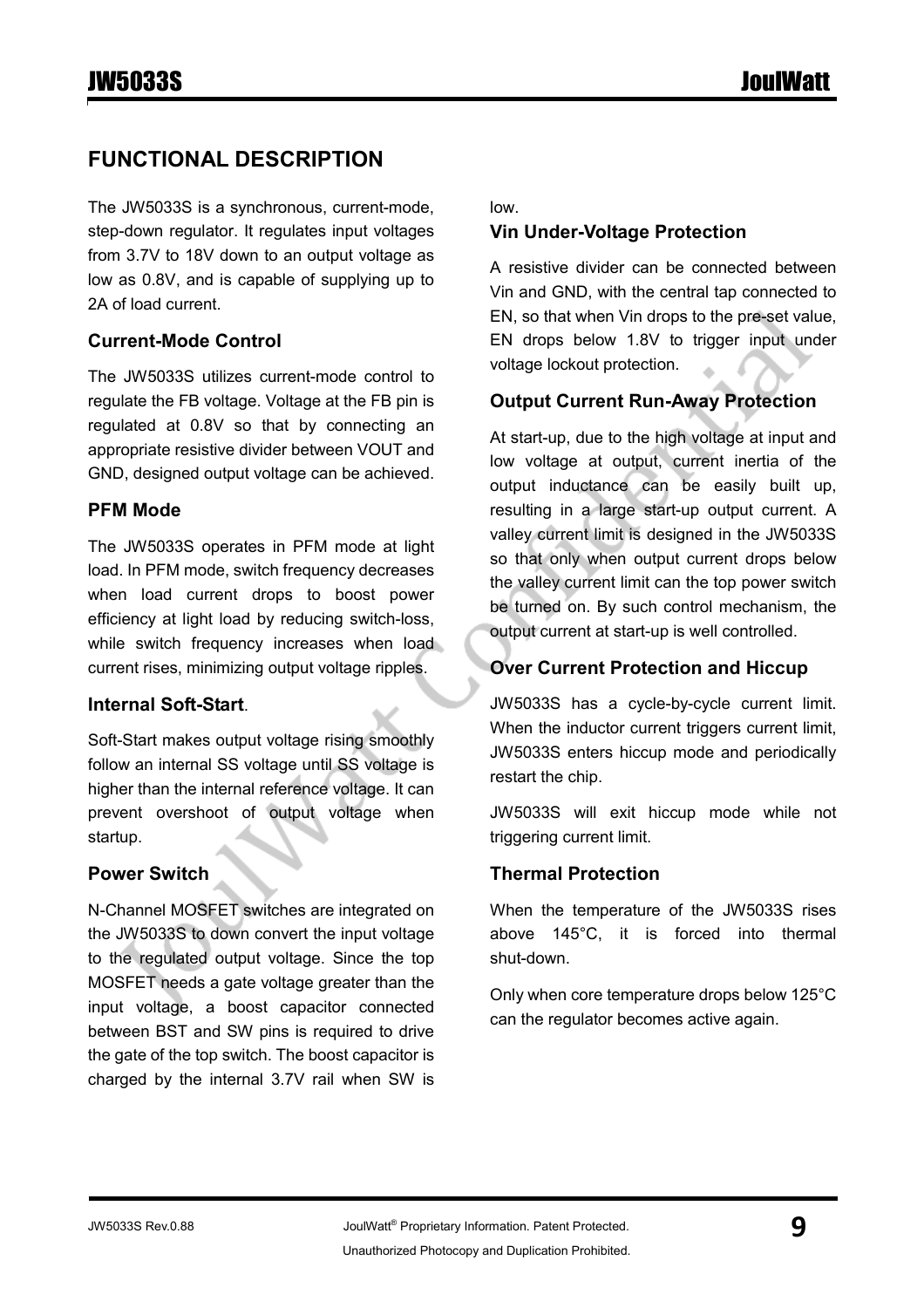### APPLICATION INFORMATION

#### Output Voltage Set

The output voltage is determined by the resistor divider connected at the FB pin, and the voltage ratio is:

$$
v_{FB} = v_{OUT} \cdot \frac{R_2}{R_2 + R_3}
$$

where VFB is the feedback voltage and VOUT is the output voltage.

In order to reduce the interference of noise on FB. R2 must be selected less than 30kΩ. Choose R2 around 15kΩ, and then R3 can be calculated by:

$$
R_3 = R_2 \cdot \left(\frac{V_{OUT}}{0.8V} - 1\right)
$$

The following table lists the recommended values.

| VOUT(V) | $R2(k\Omega)$ | $R3(k\Omega)$ |
|---------|---------------|---------------|
| 2.5     | 22.1          | 47            |
| 3.3     | 16            | 49.9          |
| 5       | 20            | 105           |

#### Input Capacitor

The input capacitor is used to supply the AC input current to the step-down converter and maintaining the DC input voltage. The ripple current through the input capacitor can be calculated by:

$$
\mathbf{I}_{\text{C1}} = \mathbf{I}_{\text{LOAD}} \cdot \sqrt{\frac{\mathbf{V}_{\text{OUT}}}{\mathbf{V}_{\text{IN}}}} \cdot \left(1 - \frac{\mathbf{V}_{\text{OUT}}}{\mathbf{V}_{\text{IN}}}\right)
$$

where ILOAD is the load current, VOUT is the output voltage, VIN is the input voltage.

Thus the input capacitor can be calculated by the following equation when the input ripple voltage is determined.

$$
C_1 = \frac{I_{\text{LOAD}}}{f_s \cdot \Delta V_{\text{IN}}} \cdot \frac{V_{\text{OUT}}}{V_{\text{IN}}} \cdot \left(1 - \frac{V_{\text{OUT}}}{V_{\text{IN}}}\right)
$$

where  $C_1$  is the input capacitance value, is is the switching frequency,  $\triangle$ VIN is the input ripple voltage.

The input capacitor can be electrolytic, tantalum or ceramic. To minimizing the potential noise, a small X5R or X7R ceramic capacitor, i.e. 0.1uF, should be placed as close to the IC as possible when using electrolytic capacitors.

A 22uF ceramic capacitor is recommended in typical application.

### Output Capacitor

The output capacitor is required to maintain the DC output voltage, and the capacitance value determines the output ripple voltage. The output voltage ripple can be calculated by:

$$
\Delta V_{OUT} = \frac{V_{OUT}}{f_s \cdot L} \cdot \left(1 - \frac{V_{OUT}}{V_{IN}}\right) \cdot \left(R_{ESR} + \frac{1}{8 \cdot f_s \cdot C_2}\right)
$$

where C2 is the output capacitance value and RESR is the equivalent series resistance value of the output capacitor.

The output capacitor can be low ESR electrolytic, tantalum or ceramic, which lower ESR capacitors get lower output ripple voltage.

The output capacitors also affect the system stability and transient response, and a 22uF ceramic capacitor is recommended in typical application.

#### Inductor

The inductor is used to supply constant current to the output load, and the value determines the ripple current which affect the efficiency and the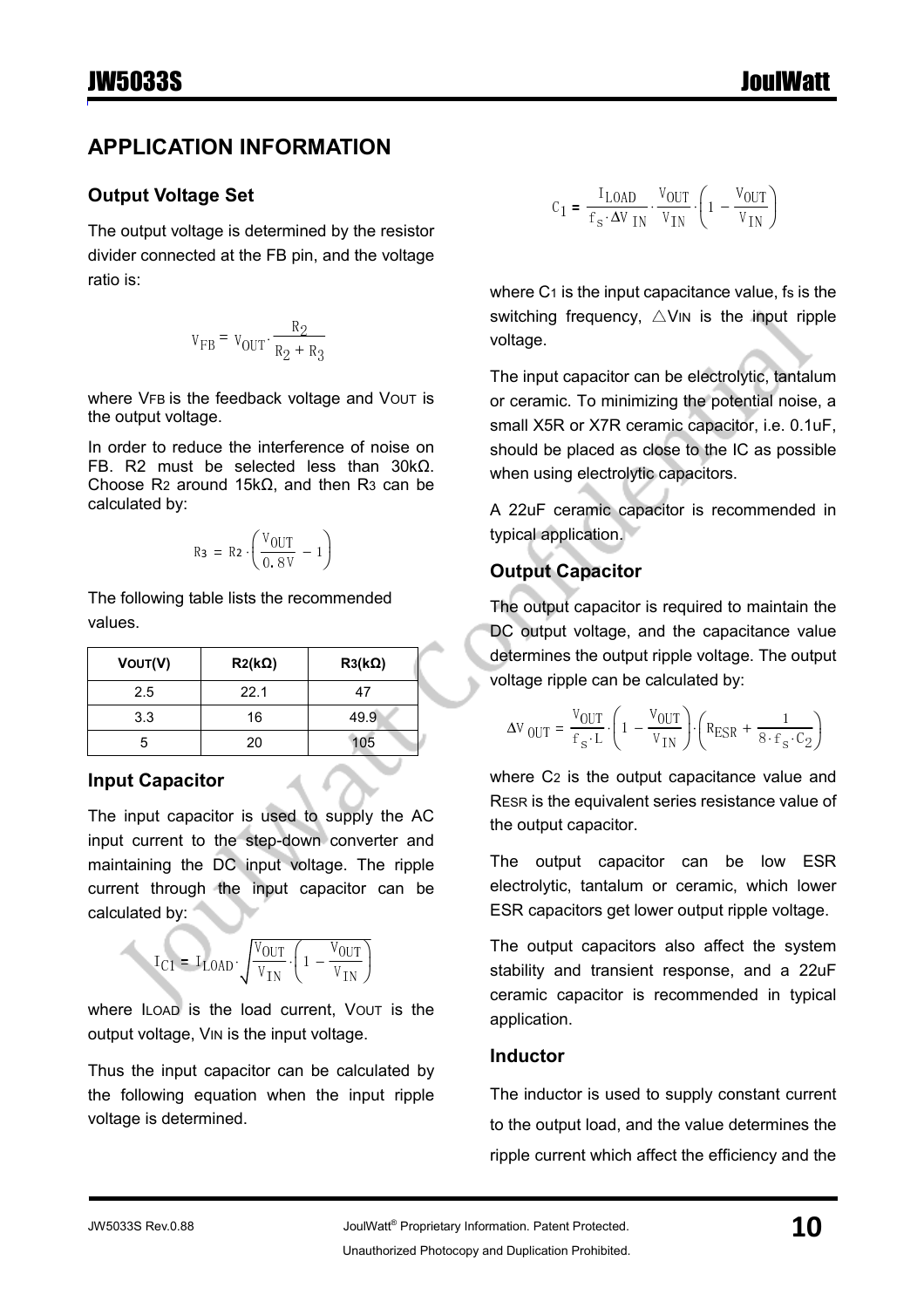### JW5033S JoulWatt

output voltage ripple. The ripple current is typically allowed to be 40% of the maximum switch current limit, thus the inductance value can be calculated by:

$$
\mathbf{L} = \frac{\mathbf{V}_{\text{OUT}}}{\mathbf{f}_{\text{s}} \cdot \mathbf{\Delta I}_{\text{L}}} \cdot \left( 1 - \frac{\mathbf{V}_{\text{OUT}}}{\mathbf{V}_{\text{IN}}} \right)
$$

where VIN is the input voltage, Vout is the output voltage, fs is the switching frequency, and  $\triangle$ IL is the peak-to-peak inductor ripple current.

#### External Bootstrap Capacitor

A bootstrap capacitor is required to supply voltage to the top switch driver. A 0.1uF low ESR ceramic capacitor is recommended to connected to the BST pin and SW pin.

#### PCB Layout Note

For minimum noise problem and best operating performance, the PCB is preferred to following the guidelines as reference.

- 1. Place the input decoupling capacitor as close to JW5033S (VIN pin and PGND) as possible to eliminate noise at the input pin. The loop area formed by input capacitor and GND must be minimized.
- 2. Put the feedback trace as far away from the inductor and noisy power traces as possible.
- 3. The ground plane on the PCB should be as large as possible for better heat dissipation.









**MOULWATT** Figure 3. Silk Layer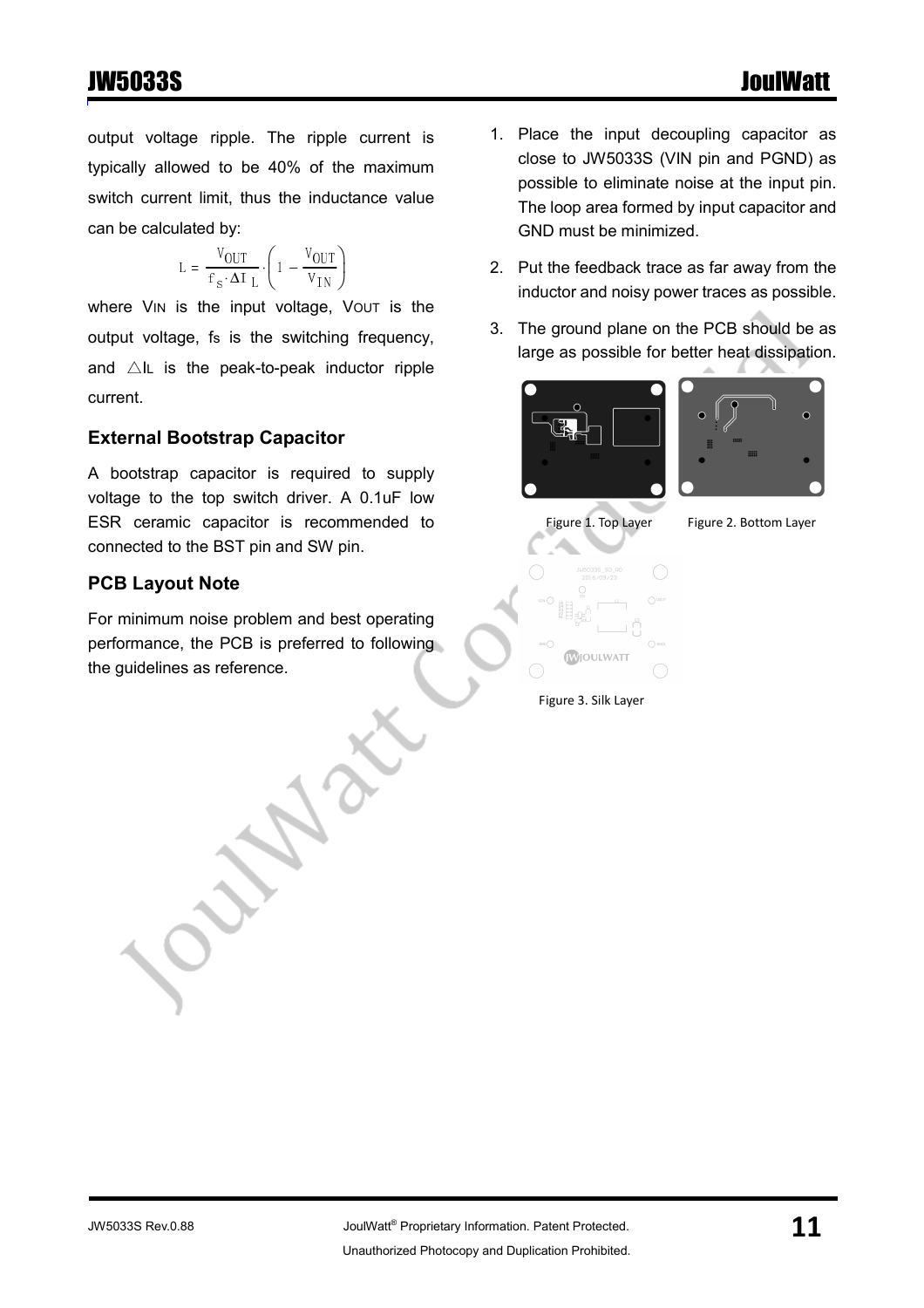### REFERENCE DESIGN

#### Reference 1:

 $V_{IN}$  : 4.7V ~ 18V  $V_{\text{OUT}}$ : 3.3V  $I_{OUT}$ : 0~2A

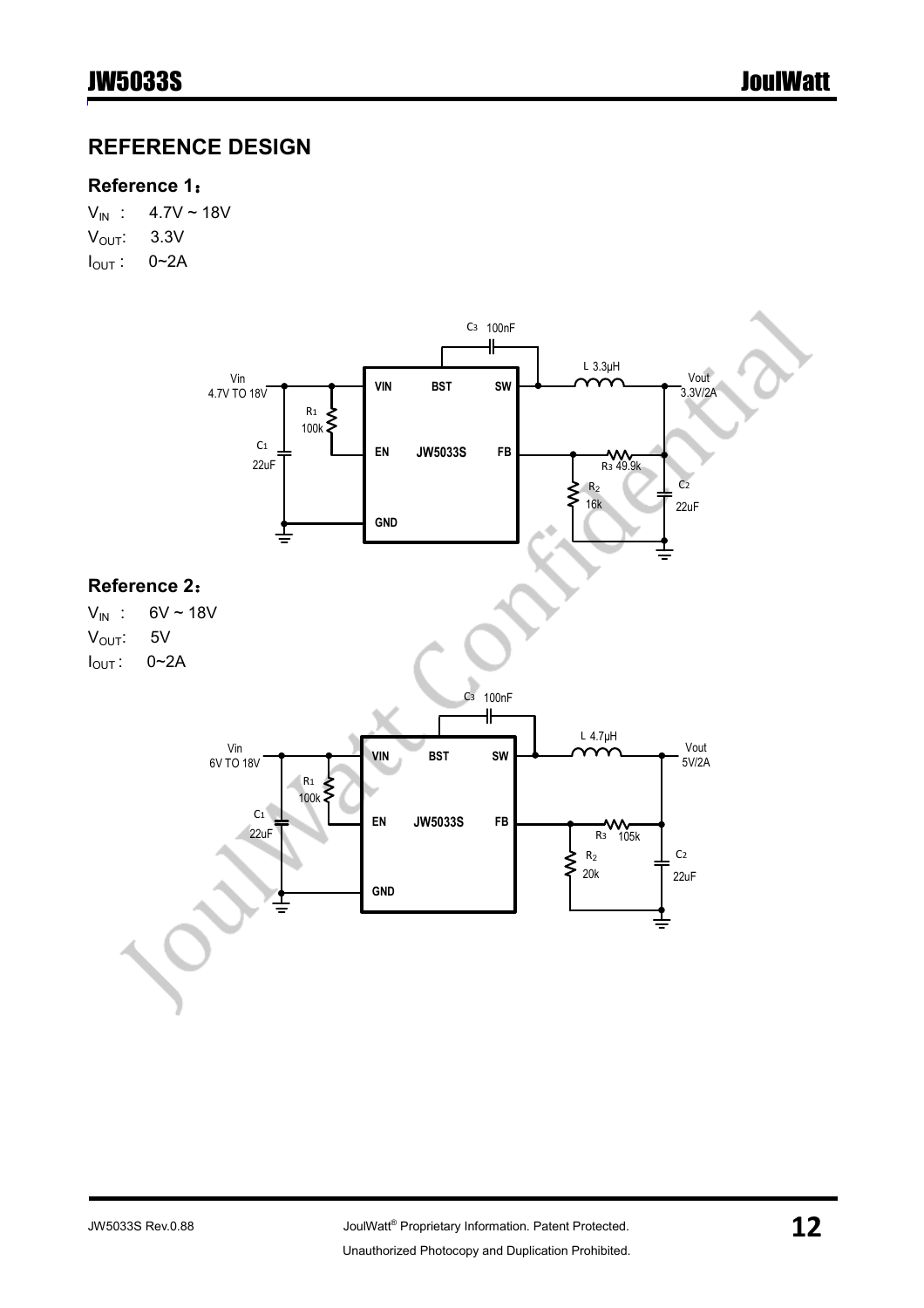### PACKAGE OUTLINE

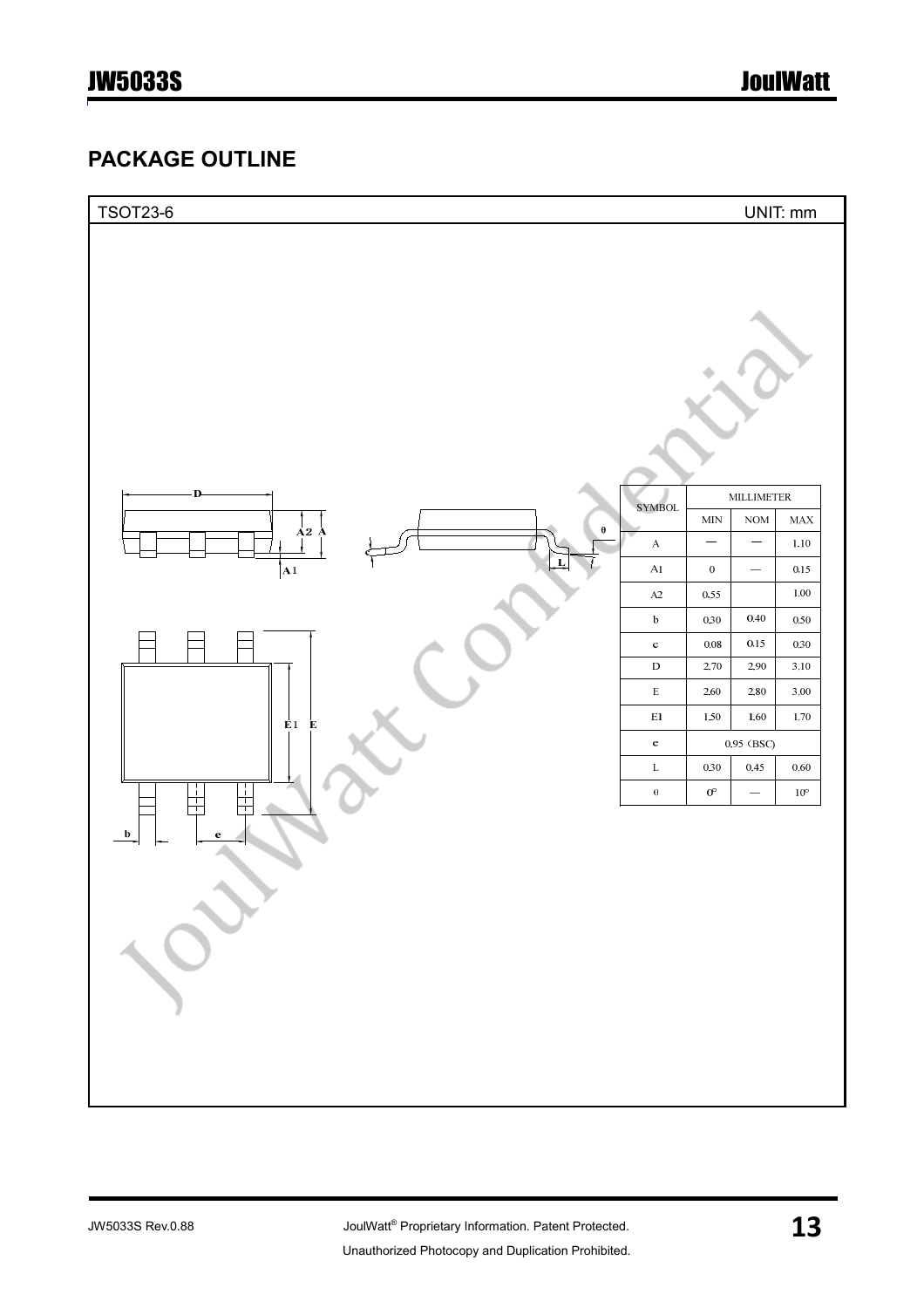## JW5033S JoulWatt